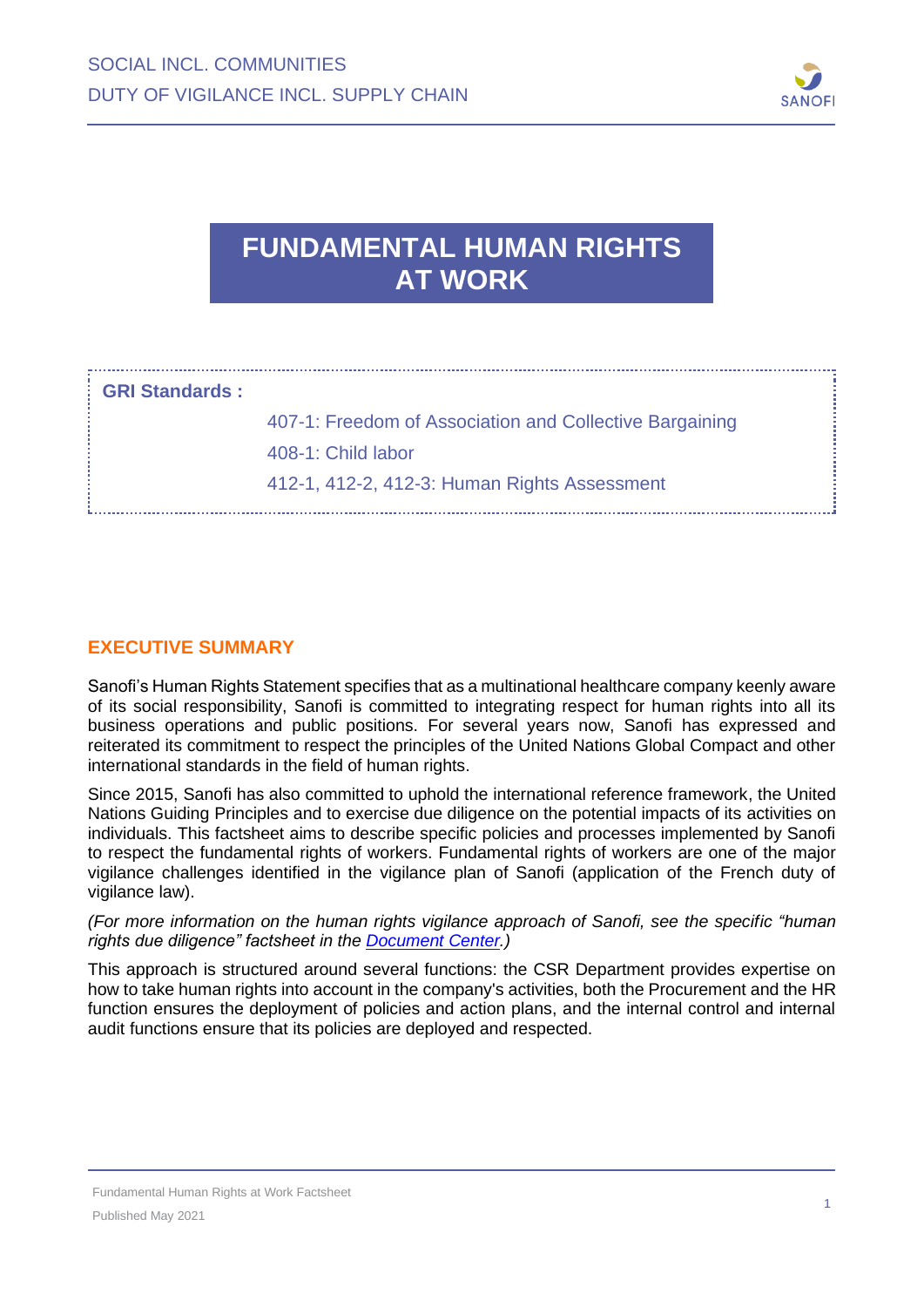# **TABLE OF CONTENTS**

| 1. DEDICATED POLICIES ON FUNDAMENTAL RIGHTS AT WORK 3                      |
|----------------------------------------------------------------------------|
|                                                                            |
|                                                                            |
|                                                                            |
|                                                                            |
| 1.5. Commitments of the policy on diversity including non-discrimination 4 |
|                                                                            |
| 3. IMPLEMENTING SPECIFIC AND OPERATIONAL DUE DILIGENCE PROCESSES .5        |
|                                                                            |
|                                                                            |

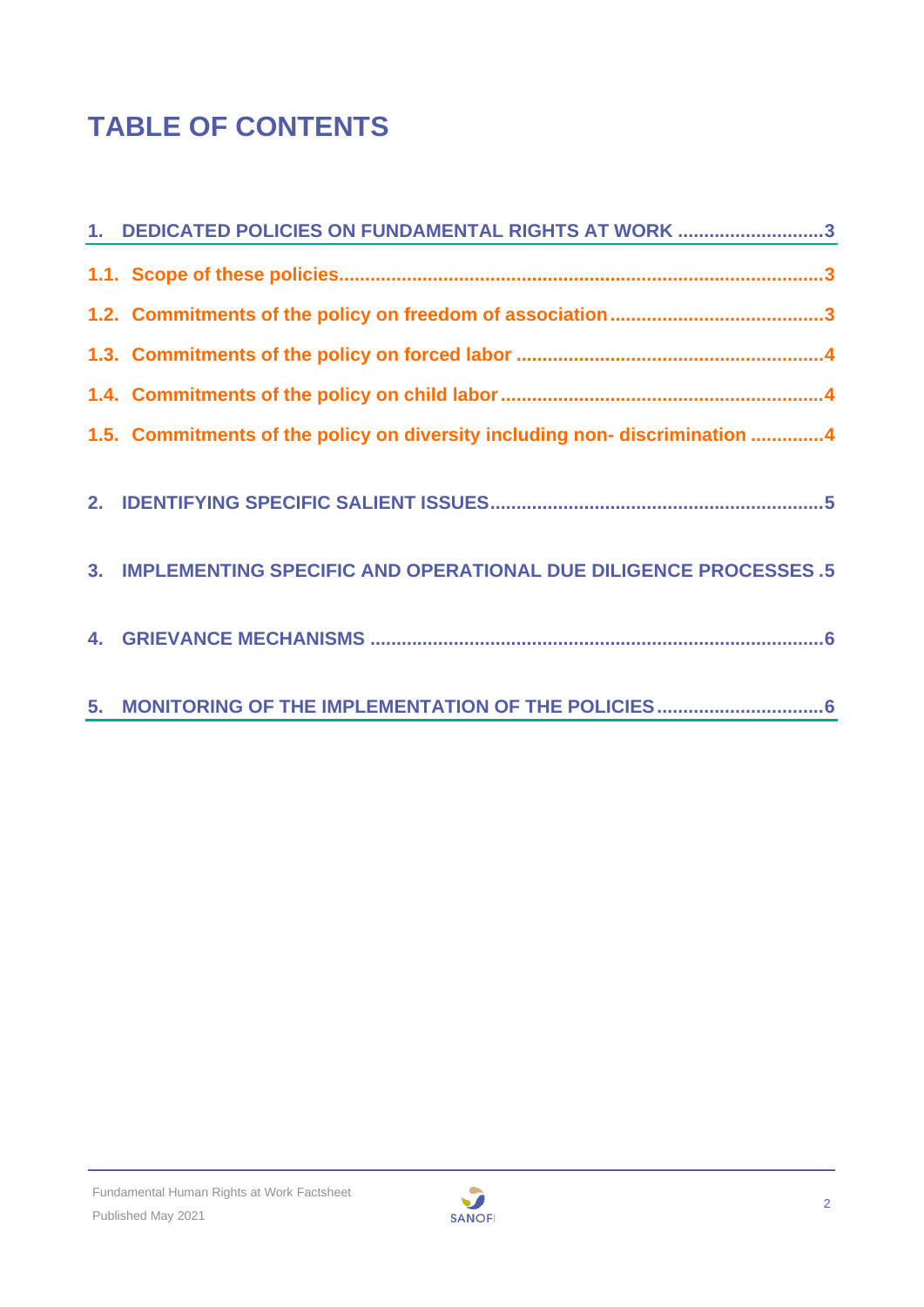# <span id="page-2-0"></span>**1. DEDICATED POLICIES ON FUNDAMENTAL RIGHTS AT WORK**

Since 2015, we have pursued our human rights due diligence process in line with the UN Guiding Principles with a focus on strengthening our internal guidelines on human rights at work.

To this end, Sanofi adopted three internal policies on freedom of association, on interdiction of forced labor and interdiction of child labor. Based on the UN Guiding Principles, they define the company's commitments to respect the ILO standards and describe operational due diligence processes and grievance mechanisms to be established. They complement our existing Diversity Policy to support a comprehensive framework on human rights at work for both the company and our suppliers.

## <span id="page-2-1"></span>**1.1. Scope of these policies**

These three global policies apply to all Sanofi corporate functions, regions, countries and divisions worldwide.

The Responsible Procurement approach asks suppliers to compliance with Sanofi's Human Rights commitments.

*For more information on actions linked to the respect of human rights by suppliers, see the Responsible Procurement Factsheet or the human rights due diligence process Factsheet.* 

## <span id="page-2-2"></span>**1.2. Commitments of the policy on freedom of association**

Sanofi commits to respect at a minimum the provisions of the ILO conventions 87 and 98 on freedom of association and the right to collective bargaining, without prejudice to more favorable national provisions. It recognizes freedom of association and the right to collective bargaining and requires its suppliers to comply with the same standards.

This means that:

- (1) Sanofi recognizes that all employees are free to form and/or join a workers' organization of their own choice and does not interfere with this right.
- (2) It prohibits any intimidation, harassment, punishment or discrimination against employee due to trade union activities and it does not discourage any employee from joining organizations of their own choosing.
- (3) It respects the right to collective bargaining and the role of workers' organizations for the purpose of collective bargaining and it commits to bargain in good faith.
- (4) It allows workers organizations to act entirely independently, by giving them reasonable access to the information, resources and means necessary to accomplish their missions.
- (5) In case of conflict between international standards and domestic laws, Sanofi aspires to international standards by finding alternatives ways to respect these rights:
	- a) Giving employees the opportunity to express collectively their concerns to the company without fear of reprisal
	- b) Providing open, constructive and faithful dialogue to resolve matters relating to working conditions and employment terms and relations between employers and workers.

*For more information, see the Code of Ethics, the Suppliers' Code of Conduct and the Social Charter in the [Document](http://en.sanofi.com/csr/download_center/download_center.aspx) Center.*

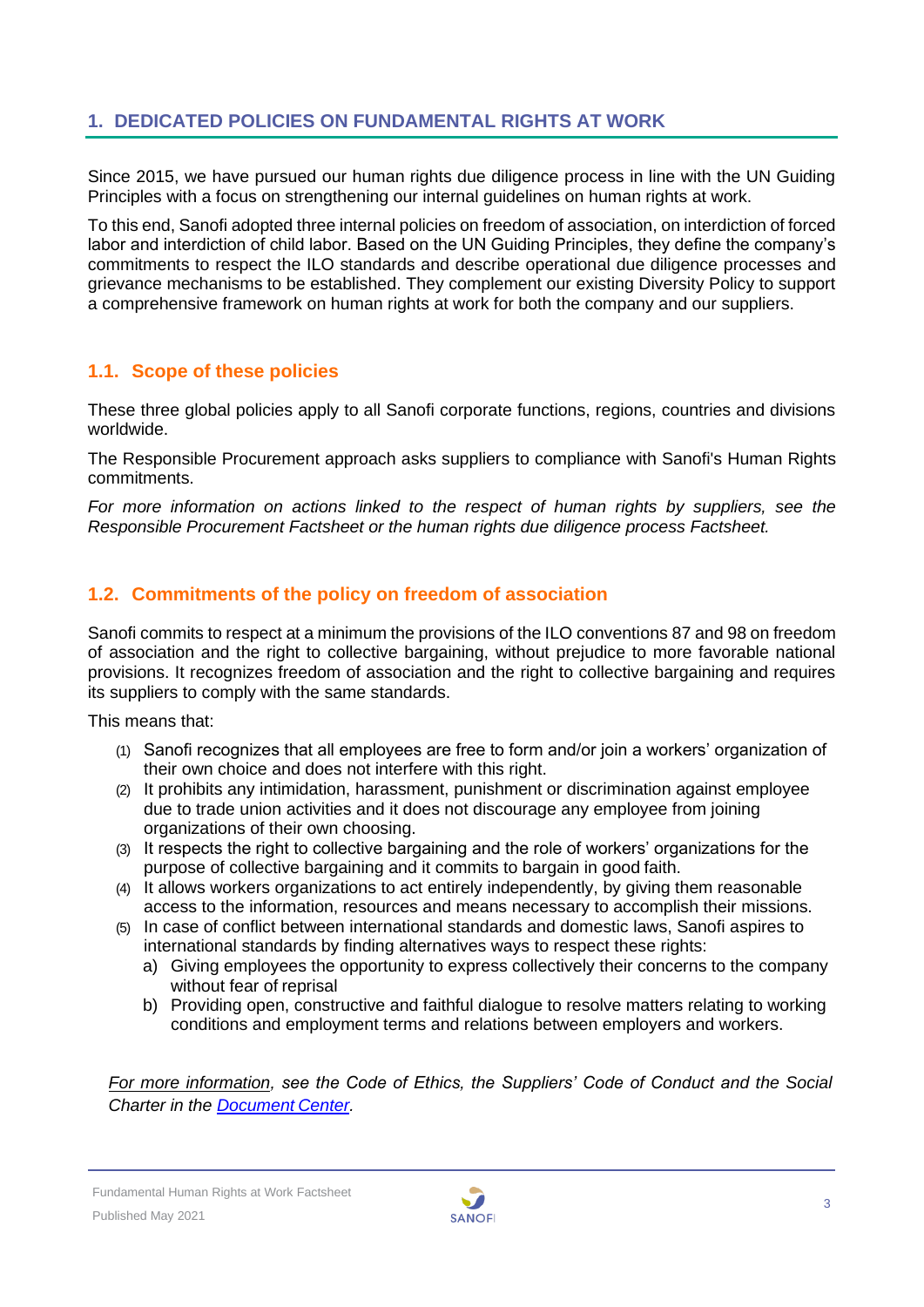# <span id="page-3-0"></span>**1.3. Commitments of the policy on forced labor**

Sanofi commits to respect at a minimum the provisions of the ILO conventions 29 and 105 on the abolition of forced labor, without prejudice to more favorable national provisions. It rejects all forms of forced labor (included debt bondage and trafficking) as defined by these international labor standards and requires its suppliers to comply with the same standards. It grants particular attention to vulnerable workers, especially migrant workers.

This means that:

- (1) Sanofi is not engaged in and does not support worker exploitation amounting to forced labor.
- (2) It gives all employees:
	- a) The right to enter into employment voluntarily and freely, without the threat of penalty
	- b) The right to freely terminate employment voluntary by means of notice of reasonable length at any time and without penalty
- (3) It ensures that all employment contracts are written and transparent and include comprehensive provisions for employees.
- (4) It guarantees that wages are paid regularly and allow employees and their family to meet their basic needs (according to the local context).
- (5) It respects working time in accordance with the most favorable provisions between international standards or national legislation.
- (6) It ensures that its intermediaries and agencies recruitment don't use any practices which may lead to forced labor.

*For more information, see the Code of Ethics, the Suppliers' Code of Conduct and the Social Charter in the [Document](http://en.sanofi.com/csr/download_center/download_center.aspx) Center.*

# <span id="page-3-1"></span>**1.4. Commitments of the policy on child labor**

According to the new Child Labor Policy, Sanofi commits to respect at a minimum the provisions of the ILO conventions 138 and 182 on the prohibition of child labor, without prejudice to more favorable national provisions. It rejects all forms of child labor as defined by these international labor standards and requires its suppliers to comply with the same standards.

This means that:

- (1) Sanofi is not engaged and does not support any forms of child labor.
- (2) Employment of people under the age of 15 or under the legal age for finishing compulsory schooling is prohibited.
- (3) No hazardous work can be performed by a person under the age of 18.

*For more information, see the Code of Ethics, the Suppliers' Code of Conduct and the Social Charter in the [Document](http://en.sanofi.com/csr/download_center/download_center.aspx) Center.*

As mentioned above, these three policies define the company's commitments to respect the ILO standards and describe operational due diligence processes and grievance mechanisms to be established.

## <span id="page-3-2"></span>**1.5. Commitments of the policy on diversity including non- discrimination**

Our Diversity Policy is designed to promote diversity in the broadest sense possible. It outlines the framework and principles governing non-discrimination, equal opportunity and respect for individuals.

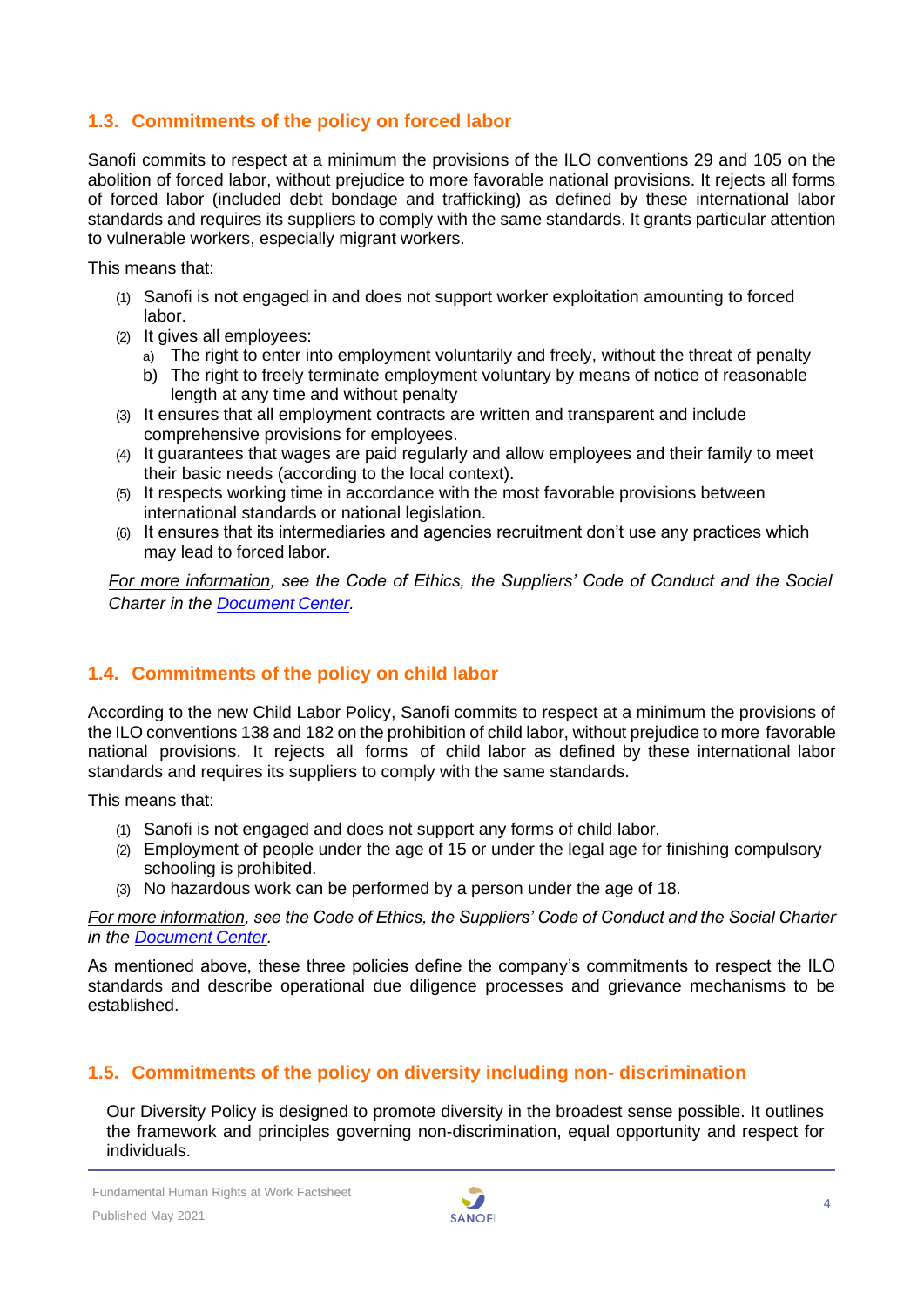We base our commitment on:

- Non-discrimination, which is integrated in our Human Resources processes
- Equal treatment and equal opportunity for all
- Awareness and training for all employees relevant to their local environments and laws
- Updating the policy's orientations and priorities on a yearly basis
- An established procedure for employees to report complaints

We prohibit all forms of discrimination and comply with international standards, national laws and regulations in the area of human rights and labor law.

Fostering a stimulating, creative and non-discriminatory workplace environment for all employees and contractors, while ensuring respect for diversity and personal dignity, is part of the Sanofi Code of Ethics and our Social Charter.

# <span id="page-4-0"></span>**2. IDENTIFYING SPECIFIC SALIENT ISSUES**

With respect to Sanofi's activities, the following risks have been specifically identified as salient with respect to the fundamental rights of employees:

- 1) for activities related to sales, R&D and support functions: psychosocial risks and risks of isolated practices affecting freedom of association and the principle of non-discrimination;
- 2) for manufacturing and distribution activities: risk of employment of migrant workers in situations that may amount to forced labour, risk of excessive working hours, risk of a wage lower than the decent wage, risk of hazardous work performed by children under 18 years of age and impossibility for Sanofi to respect its commitments regarding freedom of association or non-discrimination in countries at risk.

The risk factors used to define human rights risks are related to the characteristics of the workforce. To assess the criticality of its risks, inherent risk factors were defined: level of qualification, working conditions, possible presence of vulnerable workers and countries of activity (laws insufficient or contrary to international standards, common practices of human rights violations, strong presence of vulnerable populations on the territory). The specific activities of employees (industrial, commercial populations, support functions, etc.) made it possible to define the probability of occurrence of each risk as well as its severity (seriousness of the potential risk and number of people potentially affected, risk of systemic or isolated violations). This methodology was developed in consultation with the Risk Department.

## <span id="page-4-1"></span>**3. IMPLEMENTING SPECIFIC AND OPERATIONAL DUE DILIGENCE PROCESSES**

Sanofi implements a global "freedom of association," "interdiction of child labor" and "interdiction of forced labor" due diligence process:

- At every level of the company, vigilance must be reinforced to ensure appropriate mitigation of the risk of non-respect of freedom of association, use or benefit of forced labor and use or benefit of child labor.
- Adequate internal control measures must be in place to ensure respect of freedom of association and no use of forced labor or child labor.

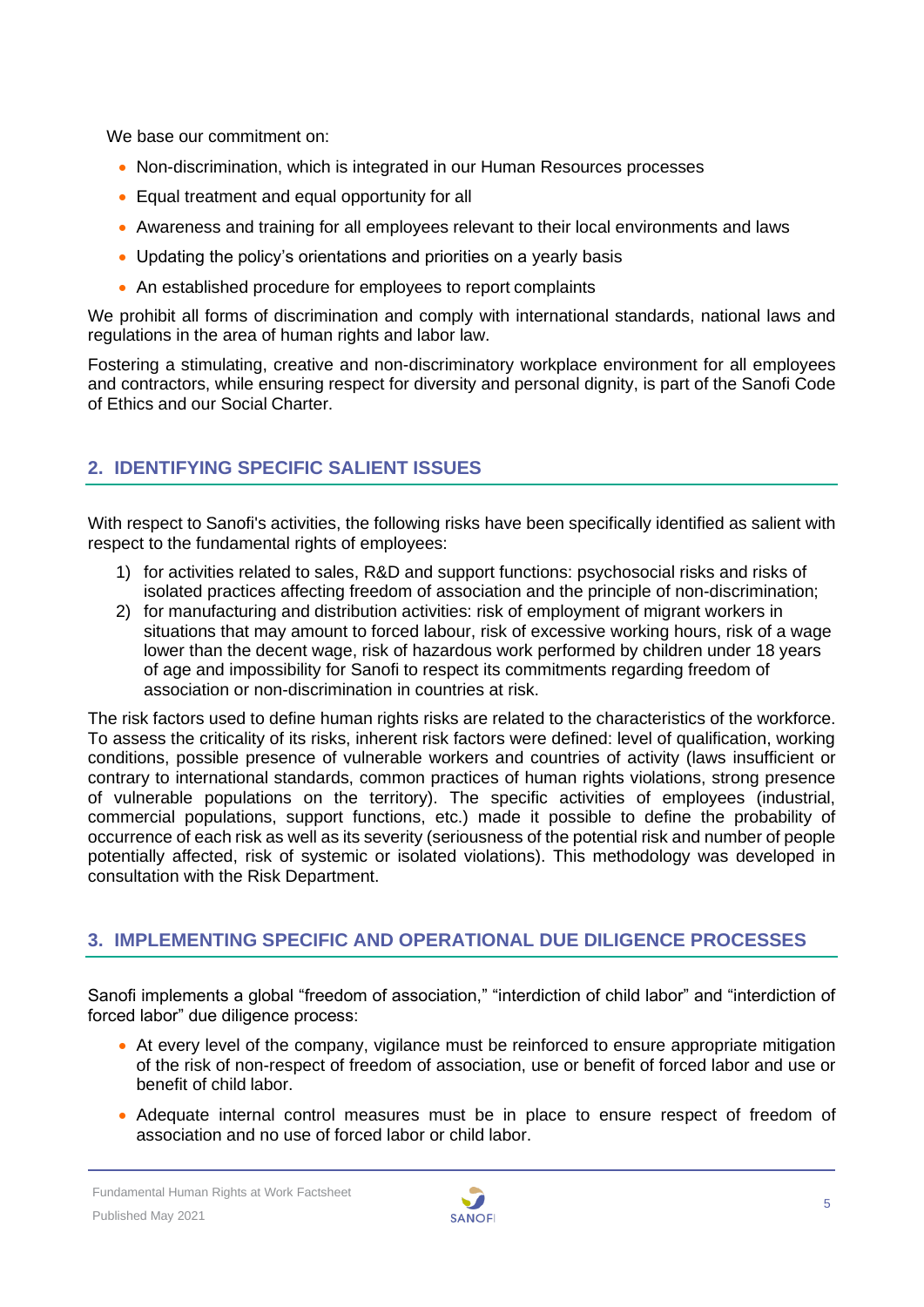• The Procurement Risk Management Model must identify and assess suppliers according to their respect of freedom of association, the prohibition of forced labor and the prohibition of child labor.

These are compulsory for all company entities (corporate functions, departments and countries). Every employee must therefore be aware of and commit to individually respect the principles of the reference documents upheld by Sanofi, both internally and externally.

#### **Implementation of the policies:**

- Existing processes were strengthened in 2018:
	- > revision of the "human and social rights" risk sheet in order to better qualify the "human rights" risk, understood as the risk of violating workers' human rights and the assessment of severity in relation to the severity of the impacts on employees;
	- > qualification of the risks associated with respect for fundamental workers' rights and their criticality (see risk mapping)
	- > and by revising existing policies to make risk assessment questionnaires mandatory and more operational and to report data to the CSR Department.

## <span id="page-5-0"></span>**4. GRIEVANCE MECHANISMS**

As described in the Code of Ethics and in the Complaint Management Policy, any employee must inform his or her superior or the Compliance Department representative of any case or suspected case of forced labor, child labor and non- respect of freedom of association.

All Sanofi employees have access to a secured compliance helpline system available 24/7 with a dedicated web page and a toll-free number available in 28 languages. If employees have a concern or if they believe in good faith that a law, a rule or one of the principles in our [Code of Ethics](http://en.sanofi.com/csr/ethics/code_of_ethics.aspx) has been or is about to be violated, they can inform their superior or the Ethics & Business Integrity Department by using the [compliance helpline.](http://mysanofi.sanofi.com/sites/Global-Compliance/Pages/1kosJS3N/Contact_EN.aspx) Employees will not be disciplined or discriminated against provided that they act in good faith and with no malicious intent; even if the facts reported prove to be inaccurate or no further action is taken. In the United States, a toll-free external compliance helpline has been set up for Sanofi employees in accordance with local regulations and practices.

Regarding alerts related to human resources (harassment, workplace violence...) and discrimination:

- 830 alerts in all the countries where Sanofi operates, since January 1, 2015, representing 32% of total alerts.
- This resulted in 298 confirmed HR cases that led to either employee dismissals (28%), warnings (35%), training and coaching (20%), or process improvements.

# <span id="page-5-1"></span>**5. MONITORING OF THE IMPLEMENTATION OF THE POLICIES**

We integrated human rights in our internal control manual with the implementation of a dedicated control covering freedom of association, interdiction of forced labor, child labor and diversity and put in place human rights training for the internal auditors covering the Europe, Africa, Middle East and South Asia regions.